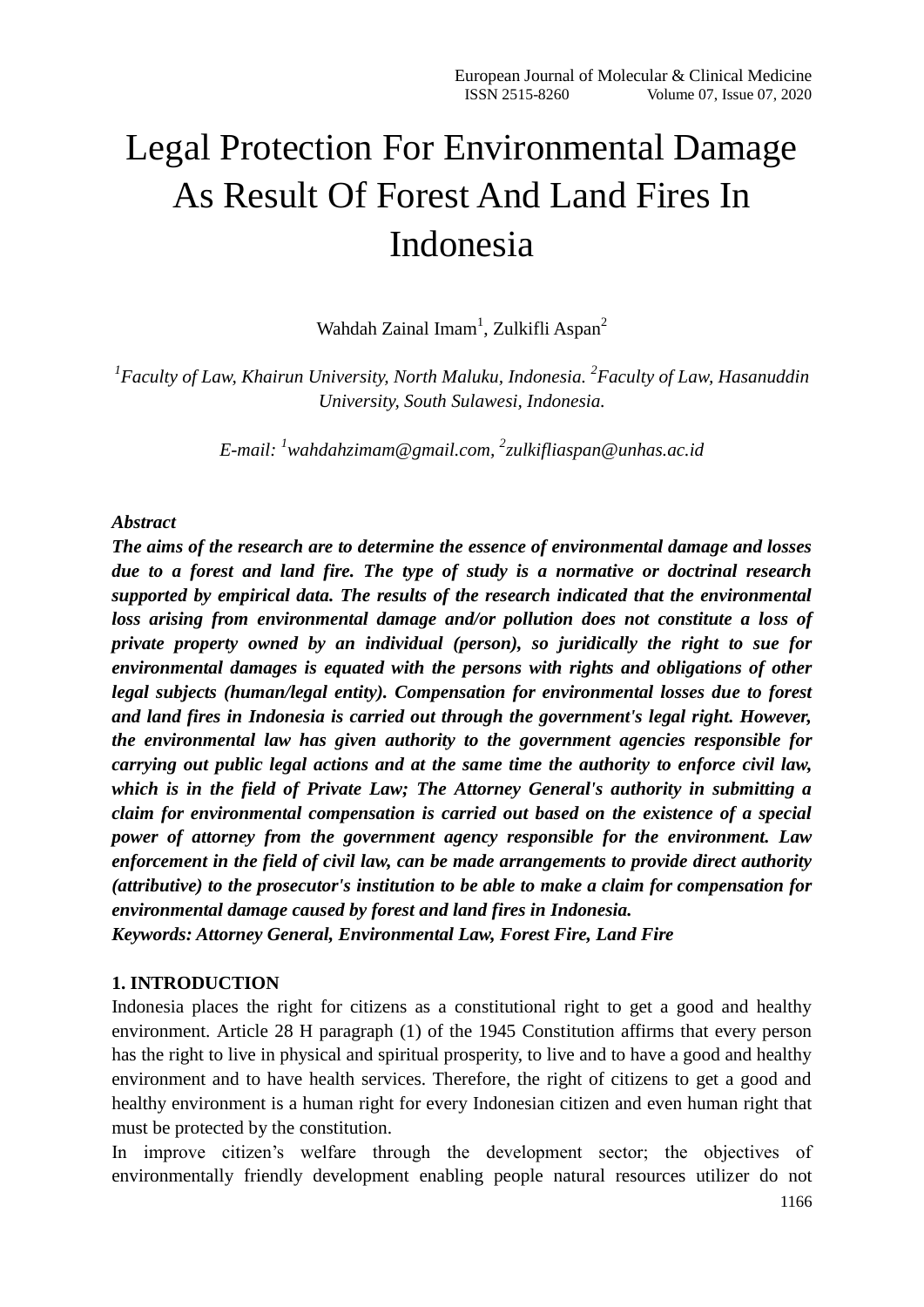damage the environment. For this reason, in natural resource management needs to consider environmental conditions so that its ecosystem is undisturbed.<sup>1</sup> Sustainable development is intended to maintain a balance between the interests of development and the environmental preservation, so that natural resources can still be utilized for development and the interests of future generations.

In the view of an ecosystem as a functional element in it contains organisms and the abiotic environment that influence one another. Interaction as one of the rules in ecosystems where the elements in an environment affect and reciprocal one another, it can be the biotic elements themselves, biotic and biotic, and/or abiotic and other abiotic.

In a theoretical perspective, the environment is seen as an absolute part of human life itself. $<sup>2</sup>$ </sup> Therefore, in their lives the human must protect and secure the environment so that it can be done regularly and surely and can be followed and obeyed by all parties. Protection and security need to be contained in the form of legal regulations, so that a law will be issued nature interest-oriented law.<sup>3</sup> Laws that govern environmental aspects must be seen as a system. A legal system as argued by Sunaryati Hartono consists of environmental legal subsystems. The environmental legal subsystem consists of principles, rules and also institutions and processes to realize into reality.<sup>4</sup>

The cause of pollution and/or environmental damage is an activity and related with that then any activities is prohibited from having an impact on environmental pollution and damage. If an activity causes and results in environmental pollution and damage, the State has the responsibility for this, the State through the government namely the government agency and regional government responsible for the environment, can take action in the form of environmental civil law enforcement to sue for indemnity of environmental losses caused by pollution and/or environmental damage by legal subjects as activities actor.

In Indonesia, one of the causes of pollution and environmental damage is forest and land fires. In 2015, economic losses from forest and land fires were the highest as long as history. Economic losses due to forest and land fires that year reached 221 trillion rupiah; even those did not include the calculation of losses from impacts on health and education.<sup>5</sup> This figure is more than double the economic loss due to the earthquake and tsunami that occurred in Aceh in 2004.<sup>6</sup> Law enforcement against forest and land fires can be done through several measures i.e. criminal, civil and administrative, from the three measures, criminal law are used as measure that are often used by the government in cases of forest and land fires, while for civil law enforcement in cases forest and land fires there are several court decisions that have been produced. The court decision in the civil law related with forest fire that was considered successful was the decision of District Court (PN) of Meulaboh No. 12/PDT.G/2012/PN.MBO between the Minister of Environment (Plaintiff) against PT. Kalista

<sup>1</sup> Maret Priyatna, *Pembaruan dan Harmonisasi Peraturan Perundang-undangan Bidang Lingkungan dan Penataan* 

Ruang Menuju Pembangunan Berkelanjutan, Hasanuddin Law Review (Halrev) Volume 1 Issue 3, December 2015.<br><sup>2</sup> Syahrul Machmud, Problematika Penerapan Delik Formil Dalam Perspektif Penegakan Hukum Pidana Lingkungan di *Indonesia*, Mandar Maju, 2012, p. 62.

<sup>3</sup> Munadjat Danusaputro, *Hukum Lingkungan Buku I*, dalam Syahrul Machmud, *Problematika Penerapan Delik Formil Dalam Perspektif Penegakan Hukum Pidana Lingkungan di Indonesia,* Mandar Maju, 2012, p.62.

<sup>4</sup> *Op Cit.* Maret Priyantna.

<sup>5</sup> Fajri Faddhillah, *Tanggungjawab Renteng Dalam Perkara Perdata Pencemaran Udara Dari Kebakaran Hutan dan Lahan*, Jurnal Hukum Lingkungan Indonesia, *Indonesian Center for Environmental Law,* Volume 3-Issue-1, July 2016, p. 52.

<sup>6</sup> *Ibid,* p *52*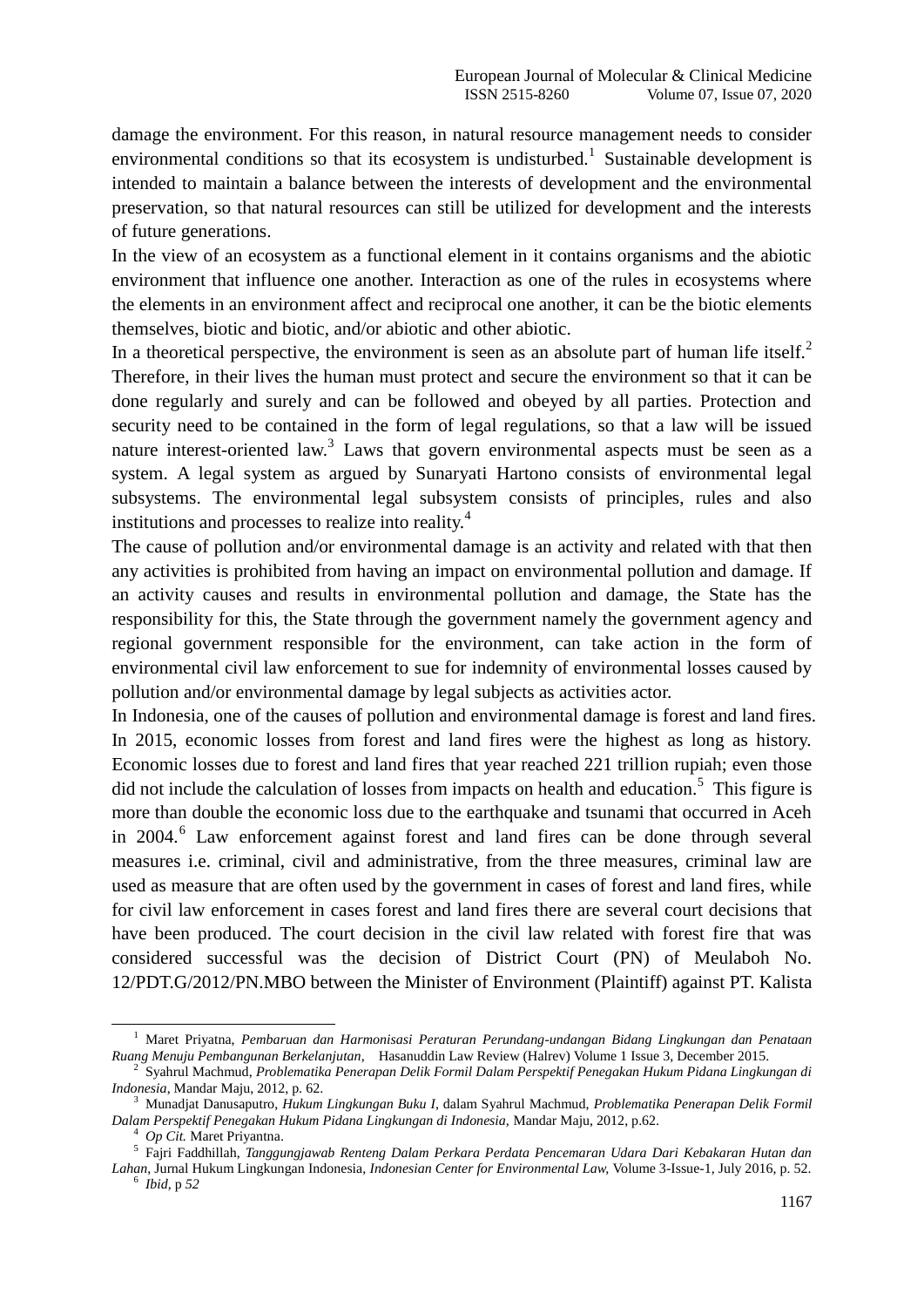Alam (Defendant).<sup>7</sup>

Data shows that 2.6 million hectares of forest and land were fired between June and October  $2015$ ,<sup>8</sup> equivalent to the size of four and a half times the Bali's island. The fires caused by human activity are more than 100.000 fires<sup>9</sup> to prepare agricultural land and to obtain cheap land. By not implementing a controlled fire pattern or adequate law enforcement, out of control, driven by drought and exacerbated by Elnino"s effect. These broad economic and environmental losses recur every year, only a few hundred businesses and several thousand farmers benefit from land speculation and plantation practices.<sup>10</sup>

To sue indemnity for the amount of loss suffered must first be proven that the losses was ascertained as a result of an act against the law, in other words there is a causal relationship between the loss and an act against the law. This relationship becomes a central issue in law regarding acts against the law because its function is to determine whether a defendant must be legally responsible for actions that cause harm to others. Causal relationship is a factor that links the loss of a person with the actions of others. $^{11}$ 

Based on the frequency, forest and land fires occur repeatedly every year, according to the National Reports that the peak of the biggest forest and land fires in Indonesia occurred in 2015 which caused huge losses to the wealth of country. Not only that, until now after 2015 forest and land fires still occur regularly every year. Forest and land fires cause environmental damage and result in environmental losses, environmental losses due to forest and land fires based on several court decisions that have legal force and the value of environmental losses is relatively very large and fantastic. This huge loss when connected with efforts to sue indemnity through a civil suit to the court as explained previously is certainly not optimal even still very minimal.

At the practical level, efforts to return environmental losses due to forest and land fires are still very minimal, so there are still environmental losses due to environmental damage caused by forest and land fires that have not been returned to the State, besides the reality of forest and land fires in Indonesia still happens from year to year. Therefore, a comprehensive and holistic effort is needed to ensure the realization of the right to a good and healthy environment as a constitutional right.

# **2. METHOD OF RESEARCH**

The research is a normative legal research using *Statute, Case, Comparative* and *Conceptual* approaches. Normative or doctrinal legal research that will examine and analyze norms and doctrines and theories in order to address legal issues or problems encountered.

#### *Losses due to environmental damage as result of forest and land fires*

Forest fires always leave negative impacts on ecosystems both on humans, animals and plants.

7 *Ibid,* p *54*

<u>.</u>

<sup>&</sup>lt;sup>8</sup> The Ministry of Environment and Forestry at the Forum Meeting of Data Communitation and Disaster Information in Jakarta on 10 November 2015.

<sup>&</sup>lt;sup>9</sup> Database of Global Fire Emission: http://www.globalfiredata.org/index.html

<sup>&</sup>lt;sup>10</sup> Losses due to Forest Fires, An Analysis of Economic Impacts of Fire Crises in 2015. Laporan Pengetahuan Lanskap Berkelanjutan Indonesia :1. The Word Bank, Gedung Bursa Efek Indonesia Menara 2, Lantai 12 Jl. Jenderal Sudirman Kav. 52-53, Jakarta 12190.

<sup>11</sup> Munir Fuady, *Perbuatan Melawan Hukum Pendekatan Kontemporer*, Penerbit Citra Aditya Bakti, Bandung 2003, p. 112.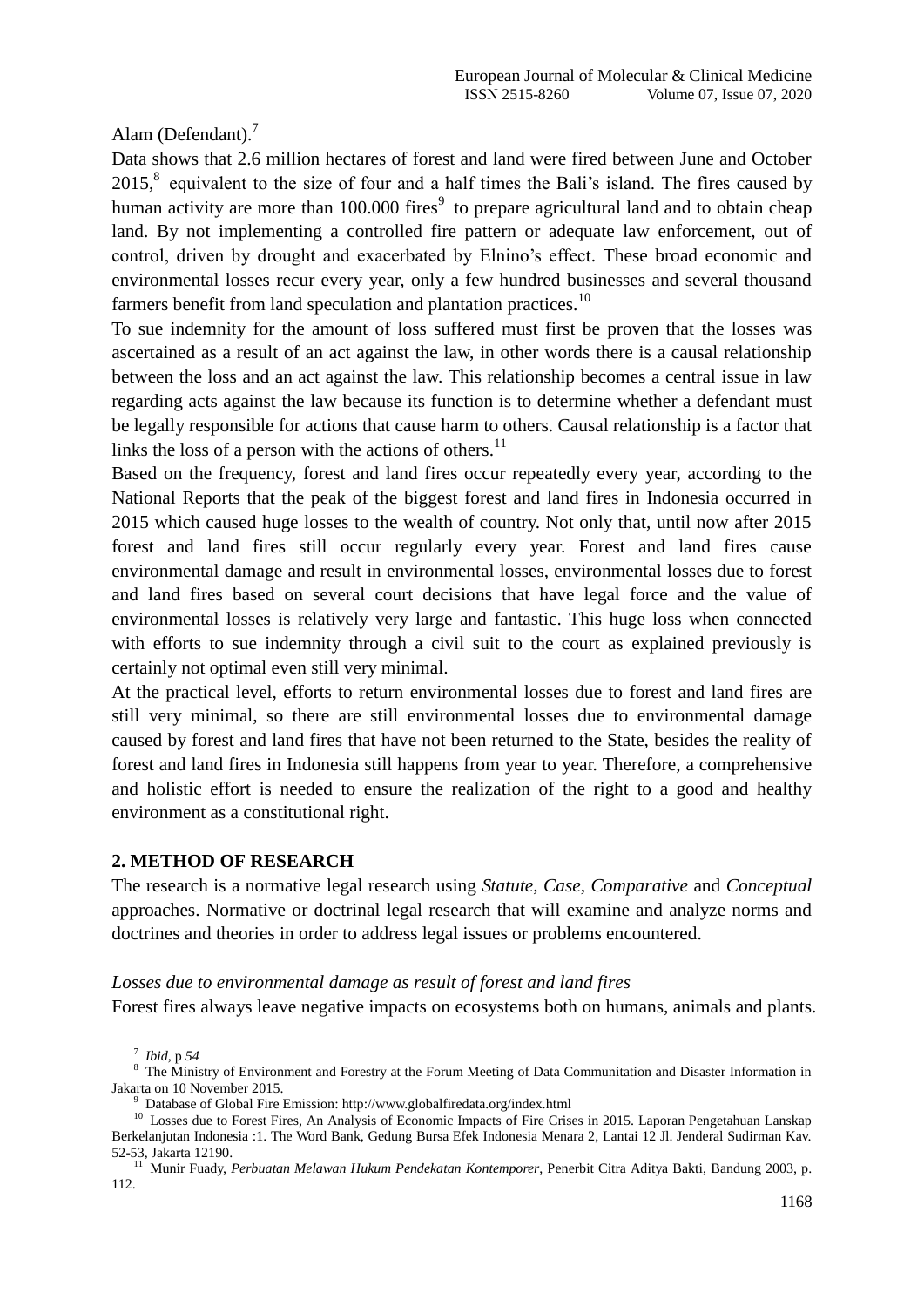This impact is detrimental overall from health, economy, transportation and other activities. Impacts caused by forest fires includes spreading carbon dioxide gas emissions to the atmosphere; killing of wild animals and the destruction of plants by fire, trapped smoke or habitat destruction. It can also cause many endemic species in an area to become extinct before they can be recognized; causing flooding for several weeks during the rainy season and drought in the dry season; the drought can cause obstruction of transportation routes through rivers and cause famine in remote areas; an increasing number of sufferers of upper respiratory tract infections and lung cancer. This smoke pollution can also make TB or asthma sufferer worse; the smoke causes disruption in various aspects of people lives. Activities can be totally paralyzed due to forest fires by restricted visibility.<sup>12</sup>

Forest fires cause various damages. The loss of native wildlife habitat, smog, respiratory diseases, and even damage to settlements around the forest can damage the ecosystem of living things. The importance of forests for the balance of ecosystems makes the cause of forest fires to be minimized as possible. The cause of forest fires can indeed arise from natural conditions. According to an official release by the National Disaster Management Agency (BNPB – *Badan Nasional Penanggulangan Bencana*) of Indonesia on March 4, 2019, the cause of forest and land fires in Indonesia is 99% human activity and 1% is natural. Based on the monitoring of the Ministry of Environment and Forestry, in 2018 the total area of forest and land fires in all regions of Indonesia reaches 510.564.21 Ha. The broadest fire occurred in South Kalimantan with a total land area of 98.637.99 Ha.<sup>13</sup>

These economic and environmental losses recur every year, only a few hundred businesses and several thousand farmers benefit from land speculation and plantation practices.<sup>14</sup> The fire has long been an Indonesian agricultural tool and unofficially the process of fire also plays an important role in land clearing, the area of land fired by province in June - October  $2015^{15}$ 



Chart 1. Data on the area of land fired by province in Indonesia

<u>.</u>

<sup>12</sup> https://m.liputan6.com/hot/read/4014066/penyebab-kebakaran-hutan-dan-dampaknya-bagi-ekosistem, accessed on Friday on 13 September 2019.

<sup>13</sup> Ibid

<sup>&</sup>lt;sup>14</sup> Losses due to Forest Fires, An Analysis of Economic Impacts of Fire Crises in 2015. Laporan Pengetahuan Lanskap Berkelanjutan Indonesia :1. The Word Bank, Gedung Bursa Efek Indonesia Menara 2, Lantai 12 Jl. Jenderal Sudirman Kav. 52-53, Jakarta 12190.

<sup>15</sup> *Ibid*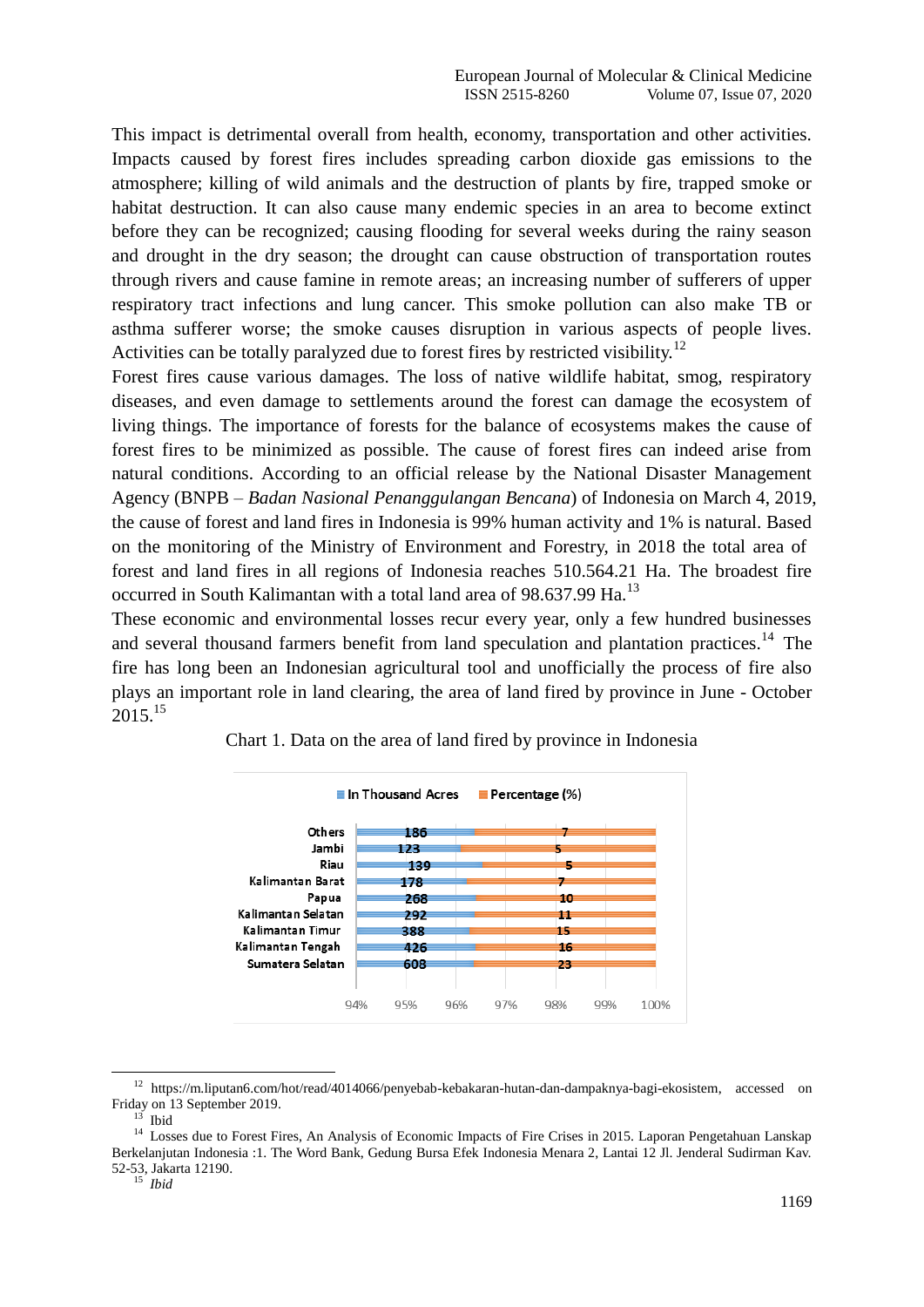Environmental damage and pollution occur due to human activities in doing a business and/or activity, such environmental damage including those caused by forest and land fires resulting in environmental losses must have a solution to be resolved legally, instruments of environmental civil law enforcement are one of the efforts to demand indemnity and environmental restoration in order to hold the perpetrators of destruction and pollution to account. If the environmental losses incurred are not demanded for indemnity and recovery, it will result in the loss and depletion of natural resources for sustainable development for the welfare of the people both for present and future generations.

The government has the authority and responsibility in environmental management, the authority of the government is constitutionally regulated in the provision of Article 33 paragraph (3) and (4) of the 1945 Constitution of the Republic of Indonesia.<sup>16</sup> The provisions of Article 33 paragraph (3) of the 1945 Constitution are the basis for the State to control Natural Resources. The control of the State has a sense that the State is the manager and not owner. As a manager, the State is responsible for regulating and managing natural resources for the prosperity of the people. Meanwhile, the provisions of Article 33 paragraph (4) of the 1945 Constitution are the basis for the State administrators so that the State economic activities do not cause environmental damage or pollution.<sup>17</sup> Implementation of the provisions of Article 33 paragraphs (3) and (4) of the 1945 Constitution is the stipulation of the duties and authorities of the central and regional governments in the management and protection of the environment and natural resources.

To obtain environmental indemnity due to environmental damage through liability based on acts against the law based on Article 1365 of the Civil Code, there are also arrangements for civil liability based on strict liability. The principle of strict liability develops in practice to address the limitations of the doctrine of liability based on fault.<sup>18</sup> Liability based on fault constitutes an obligation which is incurred to the plaintiff to prove it, at the practical level in court it is often that the plaintiff has difficulty proving an act against the law. *Strict liability* is a doctrine of civil liability which states that liability arises instantaneously without being based on the existence of fault (*liability without fault*). The doctrine of strict liability is the liabilities of people who carry out a type of activity that can be classified as *extrahazardous* or *ultrahazardous* or *abnormally dangerous*. They are obliged to bear all losses incurred, even though have acted very carefully to prevent the danger or loss, even if done intentionally.<sup>19</sup>

In strict liability, the plaintiff is only incurred by proving the existence of a loss and the causal relationship between the loss suffered and the defendant's actions or activities. While, the defendant is sued to proves the existence of a forgiving reason. Thus, it can be concluded

<sup>&</sup>lt;sup>16</sup> Article 33 paragraph (3) states that the earth, water and the natural resources contained therein shall be controlled by the State and utilized for the greatest prosperity of the people". Article 33 Paragraph (4) of the 1945 Constitution states that the national economy shall be implemented based on economic democracy with the principles of justice, togetherness, being equitable, sustainable, environmentally sound, independent, and by maintaining a balance of progress and national economic unity.

<sup>&</sup>lt;sup>17</sup> Muhammad Akib, *Hukum Lingkungan Perspektif Global dan Nasional Edisi Revisi*, RajaGrafindo Persada, Jakarta Maret 2016, p. 93.

<sup>18</sup> Syahrul Machmud, *Penegakan Hukum Lingkungan Indonesia Penegakan Berdasarkan Hukum Administrasi, Hukum Perdata dan Hukum Pidana menurut Undang-Undang No. 32 Tahun 2009* , Graha Ilmu, 2012, p. 209.

<sup>19</sup> Syahrul Machmud, *Ibid*., p. 209.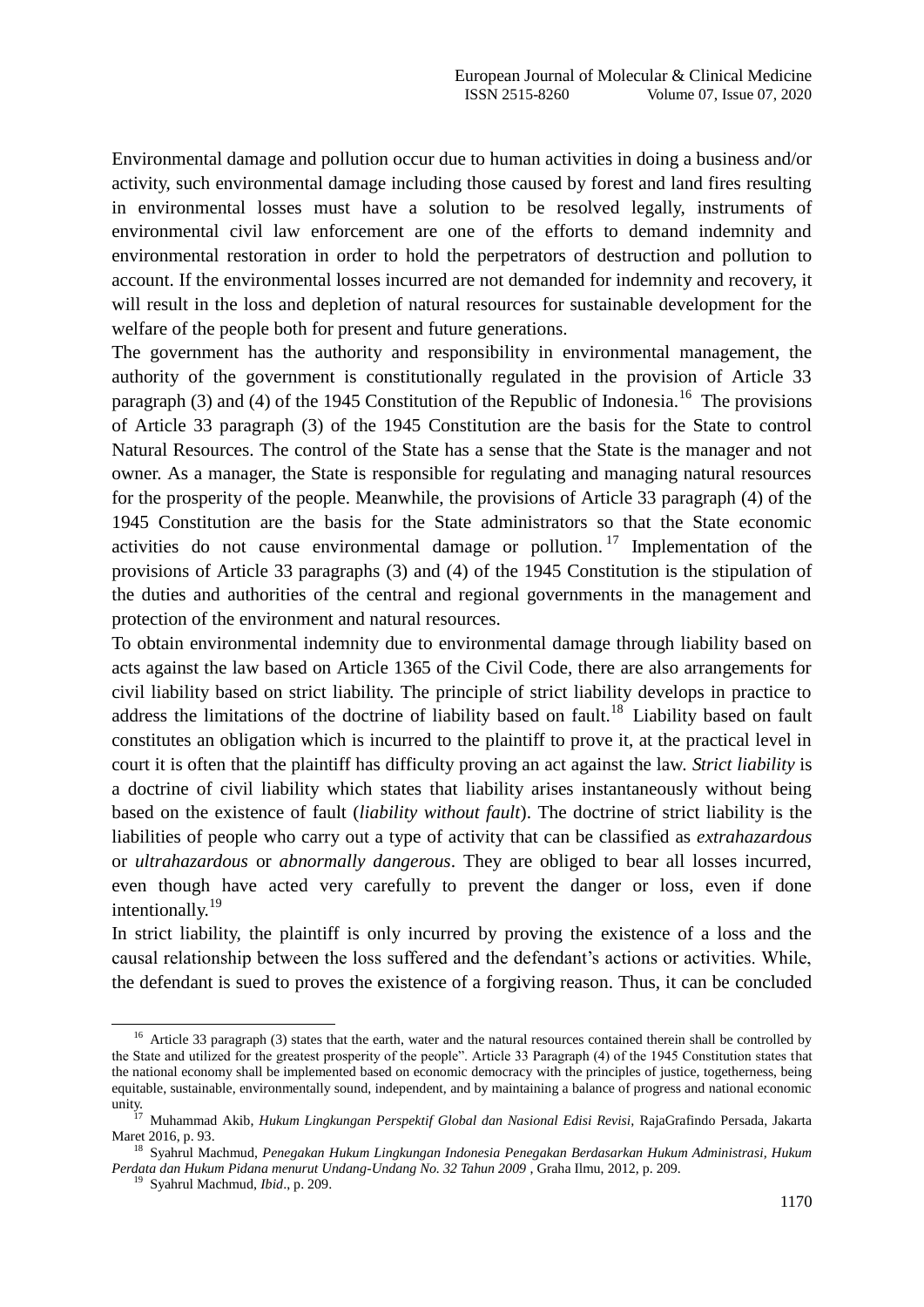that there is no transfer of evidence from the plaintiff to the defendant, in other words there is no inverse proof in the doctrine of strict liability.<sup>20</sup> In general, strict liability as a model of legal liability does not need to prove the existence of intentional or negligence elements (liability without fault). Strict liability in various countries is applied both in criminal and civil cases. In the Indonesian environmental legal system, its implementation is only used in civil cases, namely as a special form of *lex specialis* as regulated in Article 88 of UUPPLH.<sup>21</sup> Actually, strict liability is not the concept of reverse proof (there is no transfer of the proof). According to the Decree of the Supreme Court of the Republic of Indonesia No. 36 of 2012 providing guidelines for strict liability lawsuits must be stated clearly in the lawsuit or at least requested in the *petitum* that the proof by means of strict liability.

The right to sue of government agencies (central and regional governments) in filing a lawsuit is based on the doctrine of "*government legal interests*", where the interests will arise when the achievement of duties and authorities is impaired, namely to realize the objectives of environmental protection and management.<sup>22</sup> The authority and the right to sue for indemnity and environmental restoration granted by the law to the Government places the government possess a legal standing as litigant party in the indemnity suit over the environmental in the court. To file a lawsuit to the court as basis of its legal standing, the government can do it alone and/or by giving power of attorney to lawyers. In addition, the Government can also provide power of attorney to the prosecutor; the legal basis of the prosecutor can receive power in law enforcement in the field of civil law because besides having the authority in the field of prosecution of criminal acts, they also have duties and authority in the Civil and State Administration fields.

In association with the environmental protection and management, the regulation of civil liability both liability on the basis of fault or an act against the law as stipulated in Article 1365 of the Civil Code, as well as liability without fault or known as strict liability, each has position to be applied as a basis for environmental indemnity suit. The basis of a suit for liability is due to fault (an act against the law),  $^{23}$  whereas the suit for liability without fault/strict liability.<sup>24</sup>

Based on the provisions concerning prevention and control of forest or land fires, it can be concluded that: *the first*, forest/land burning is a prohibited act and also a criminal offense. *The second*, permit holders have legal obligations and liabilities to prevent forest or land fires in their area. *The third*, permit holders have obligations and liabilities to address and restore the environment if a fire breaks out in their area. The existence of these legal liabilities and

<sup>20</sup> Sodikin, *Penegakan Hukum Lingkungan Tinjauan atas Undang-Undang Nomor 23 Tahun 1997* Penerbit Djambatan, Edisi Revisi, p. 69.

<sup>&</sup>lt;sup>21</sup> Article 88 UUPPLH; Everyone whose actions, businesses and/or activities use B3, produce and/or manage B3 waste, and/or pose a serious threat to the environment is solely responsible for losses that occur without the need to prove the element of fault.

<sup>&</sup>lt;sup>22</sup> Rumesten, R.S., Febrian, F., Helmanida, H., & Ngadino, A. (2019). Community Participation Arrangements to Prevent Illegal Drilling. *Hasanuddin Law Review*, 4(3), 348-355. doi[: http://dx.doi.org/10.20956/halrev.v4i3.1291](http://dx.doi.org/10.20956/halrev.v4i3.1291)

<sup>&</sup>lt;sup>23</sup> Article 87 paragraph (1) of PPLH: Everyone responsible for a business and/or activity that commits an illegal act in the form of environmental pollution and/or damage that causes harm to others or the environment is obliged to pay compensation and/or take certain actions.

Article 88 of PPLH: Everyone whose actions, businesses and/or activities use B3, produce and/or manage B3 waste, and/or that pose a serious threat to the environment is responsible for the multitude of losses incurred without the need to prove the element of fault.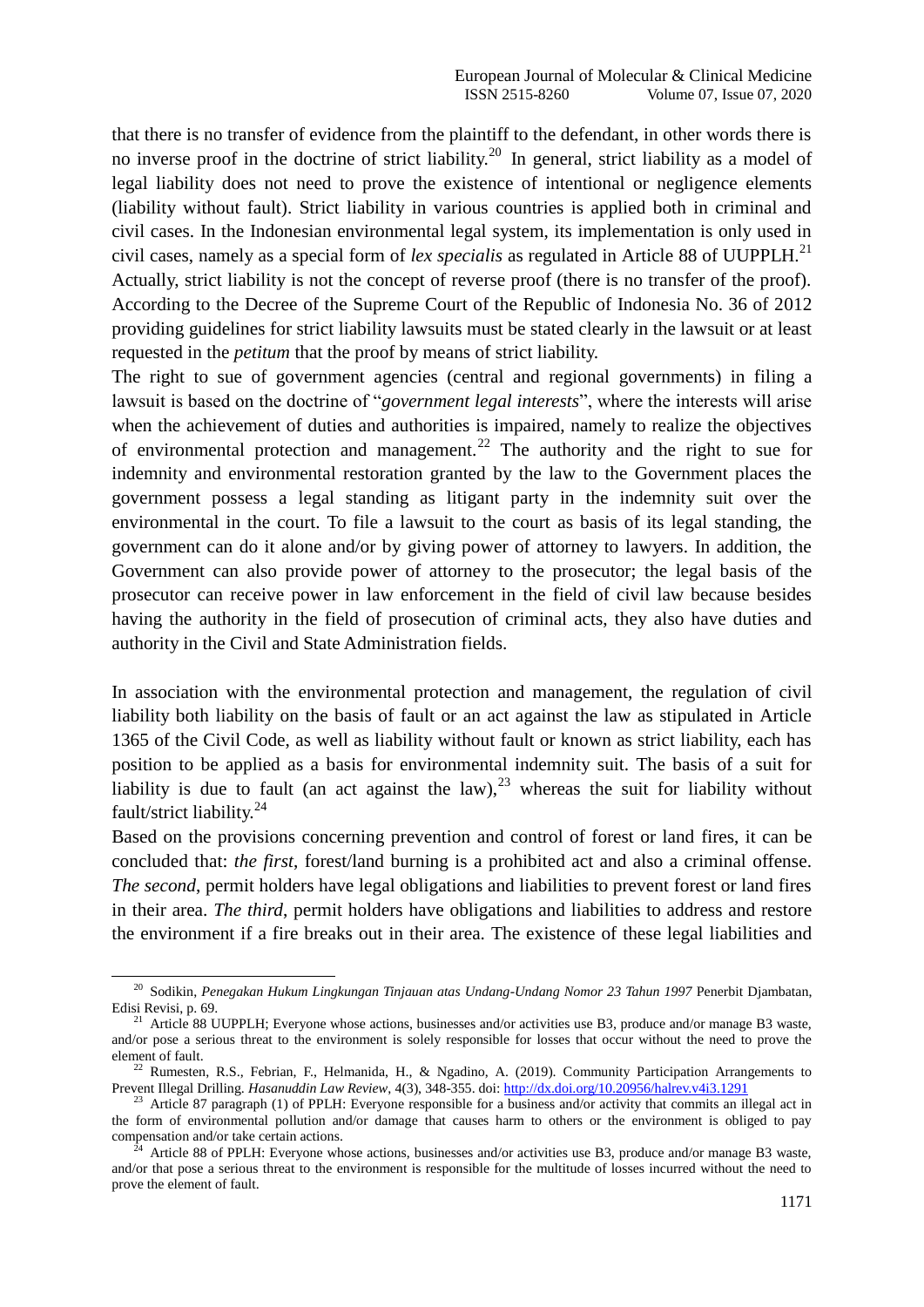obligations, a permit holder cannot evade from the liabilities by stating, for example, that a fire was conducted by someone outside the permit holder"s work area. In Indonesia, legal construction does not allow for excuses like this, because the obligation to prevent forest or land fires, as well as the prevention and restoration of the environment due to the fire is attached to the business permit or management authority granted.<sup>25</sup>

Losses due to forest and land fire and burning are very large both for human life and for other living things. The most pathetic thing is the emergence of victims due to the fire both directly and indirectly, as well as the loss of germplasm and the disappearance of plant and animal species (wild animals) that are unlikely to back again.<sup>26</sup> Fires or burning of forests and land cause various adverse effects on land resources and ecosystems where this has been proven by various studies. Restoring to its original form (*recovery*) in addition will require a very long time also will not back to normal. Damage to natural resources is not merely biophysical destruction, but rather an economic problem, because the economic values of natural resources may be lost or may even be irreversible. The impact of forest and land fires on flora and fauna becomes more important and significant when the victims are classified as scarce and protected species, therefore it is very natural for the burners to be held responsible, including indemnity for damages resulting from them and making as a means to do not do it again.<sup>27</sup>

Based on the results of the assessment, can be identified the common impact of forest and land fires. Each of these impacts is determined losses assessment method of resources and the environment (negative externalities), in which not all of these impacts can be assessed due to data limitations, but in general can be submitted its calculation formula.<sup>28</sup> As known that not all environmental elements damaged by fire can be recovered as before (tend to be irreversible) and not all of the damaged can be recovered because technological limitations or due to incompatibility with forms of land use. $^{29}$ 

For damage that can be recovered and available technology that can be used (*applied technology*), the recovery costs will be calculated and for reversible and irreversible damages but there is no effective technology (cannot to restore to the conditions which is relatively similar as the original condition) and is illogical to be implemented, then there will be no cost to restore the environment. However, ineffective and not operational technology (*pseudo technology*, because it will not be implemented only as a cost calculation approach), it will be calculated as the value of environmental damage by the method of replacement, rehabilitation or substitution costs and can be put as recovery costs.<sup>30</sup>

# *The Right of Government Lawsuit for Environmental Losses*

The key to the success of the environmental lawsuit is the ability of plaintiff to prove the four elements above as the basis for the lawsuit. Certainly, it is not easy for the plaintiff, because it is related to scientific evidence. As a person who is lay in the legal and technical environment,

<sup>25</sup> Laode M. Syarif, Andri Wibisana, *Hukum Lingkungan Teori, Legislasi Dan Studi Kasus,* Raja Grafindo Persada, Jakarta, 2010, p. 420.

<sup>26</sup> Bambang Hero Saharjo., *Op.Cit.* p. 7

<sup>27</sup> Bambang Hero Saharjo., *Op.Cit.* p. 7

<sup>28</sup> Darusman, D.. *Pembenahan Kehutanan Indonesia. Dokumentasi Kronologis Tulisan 1986-2002*. Lab Politik Ekonomi dan Sosial Kehutanan, Fakultas Kehutanan, Institut Pertanian Bogor, 2002

<sup>29</sup> Ina Lidiawati, *OpCit, p. 6.*

<sup>30</sup> Bahruni, *Penilaian Sumberdaya Hutan dan Lingkungan*. Fakultas Kehutanan, Institut Pertanian Bogor, 1999.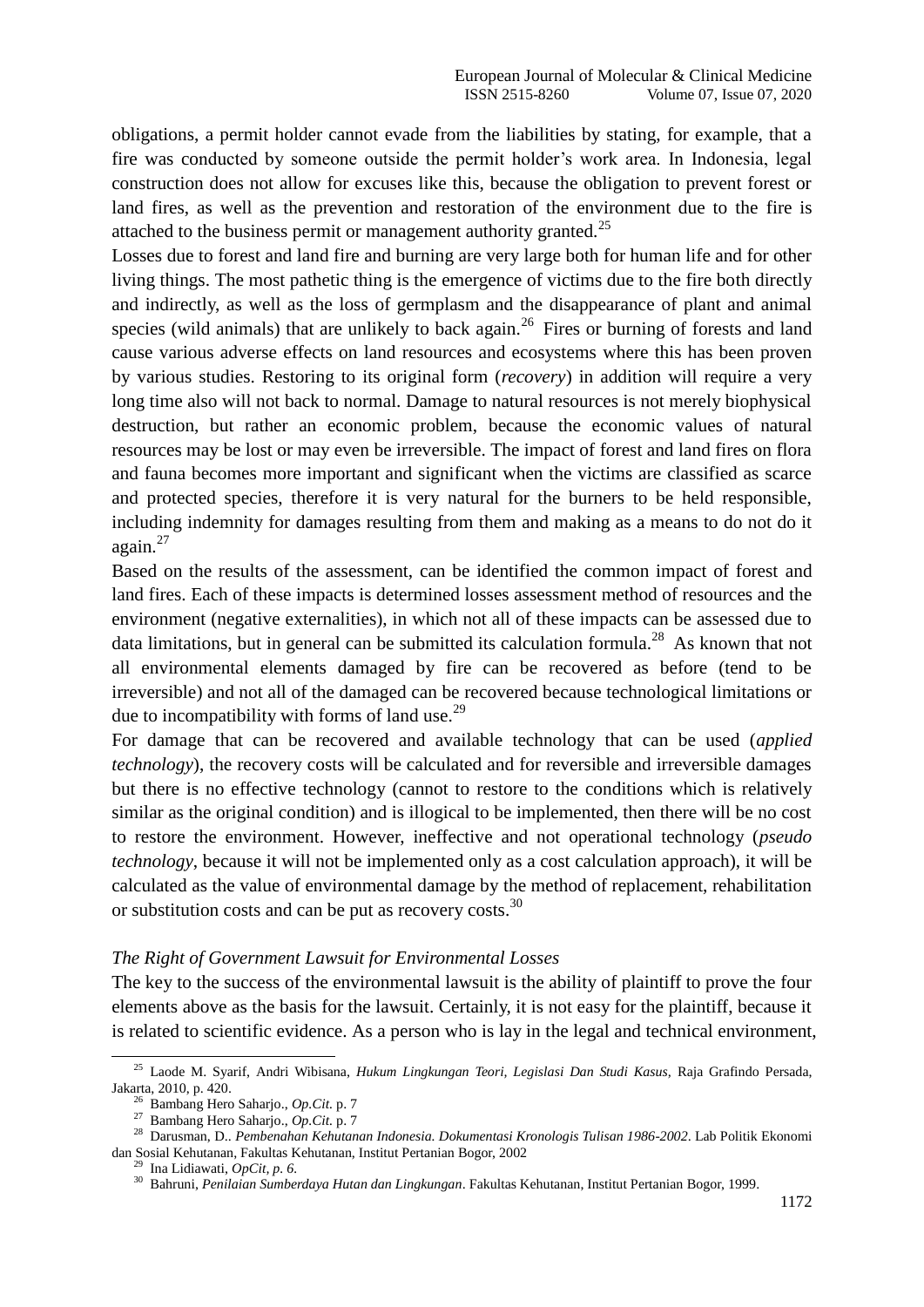it is difficult in proving, especially the element of causality between unlawful acts in the form of pollution and/or environmental damage with losses to others or the environment. Research by the Van Vollenhoven Institute, Leiden University and Bappenas shows that from 23 cases that were finally identified, only 13% were won by the plaintiff (victims of pollution/destruction), while another 87% were lost in the court, both for procedural and substantive reasons. $31$ 

In addition to adhere to lawsuit liability based on faults, UUPPLH also enforces strict liability for activities that use hazardous and toxic materials or produce and/or manage hazardous and toxic waste and/or that cases a serious threat to the environment.<sup>32</sup> Basically, the most difficult proof is not to prove the presence or not of perpetrator's fault, but to prove causality between the act and sufferer's losses.<sup>33</sup>

Jimly Assiddiqie<sup>34</sup> said that in the concept of *ecocracy*, the natural environments as well as humans are also considered to have their own autonomy and level. If in a democracy every human being called the people is considered to be the holder of the highest sovereignty or power, then the natural environment is also seen to have its own human rights and hold its own sovereignty like humans. In this relationship, the environment or ecosystem can be seen as a separate subject of sovereignty. If so far we have known the doctrines of theocracy, monarchy, democracy, nomocracy, then we can associate the concept of environmental sovereignty with the term ecocracy or ecological sovereignty.<sup>35</sup>

In addition to human as people, the environment can also be the holder of their own rights and powers. The rights and powers of the environment are as high as those of the people. In other words, it can be a subject of its own sovereignty. Because if the highest power in the hands of the people is called democracy or people sovereignty, then the highest power in the environment can be called ecocracy or environmental sovereignty.<sup>36</sup>

If follow the idea of Skolimowski, then *ecocracy* can be said to be a "*continuing development*" of democracy because it involves the whole of nature in a better life dynamic. Conceptually, the ecocracy is more complex than ecological democracy, or an ecology-oriented democracy because in ecological democracy still emphasizes the human. Anthropocentrism bias is still very obvious. Therefore, for Skolimowski the term *ecocracy* is more appropriate than eco-democracy or ecological democracy. In Skolimowski's formulation, *ecocracy* is "*recognition of the forces of nature and life itself, which means observing the limitations of nature, designing with nature rather than against nature, creating ecologically sustainable systems, respecting nature not sustainable pillaging of nature*."<sup>37</sup>

Considering the increasingly obvious environmental damage as the fruit of market capitalism which tends to view nature as a factor of production and economic assets, the application of the idea of environmental sovereignty together with the people and law sovereignties within the framework of the State is absolutely necessary. What needs to be explored more deeply is how to operate in State life? Whether mainstreaming environmental considerations in public

<sup>31</sup> Muhammad Akib*, Loc.Cit.,* p. 233.

<sup>32</sup> UU PPLH, Article 88

<sup>33</sup> Takdir Rahmadi, *Loc.Cit*. pp. 273-274.

<sup>34</sup> Jimly Assiddiqie, *Gagasan Kedaulatan Lingkungan Demokrasi Versus Ekokrasi*, 2009. p. 17.

<sup>35</sup> *Ibid.*

<sup>36</sup> *Ibid.*

<sup>37</sup> Skolimowski, Dalam Al Andang L. Binawan, *Jalan Terjal Ekokrasi,* Jurnal Hukum Lingkungan Indonesia, Vol. 1 Issue 1, Januari 2014, Indonesian Center for Environmental Law. p. 9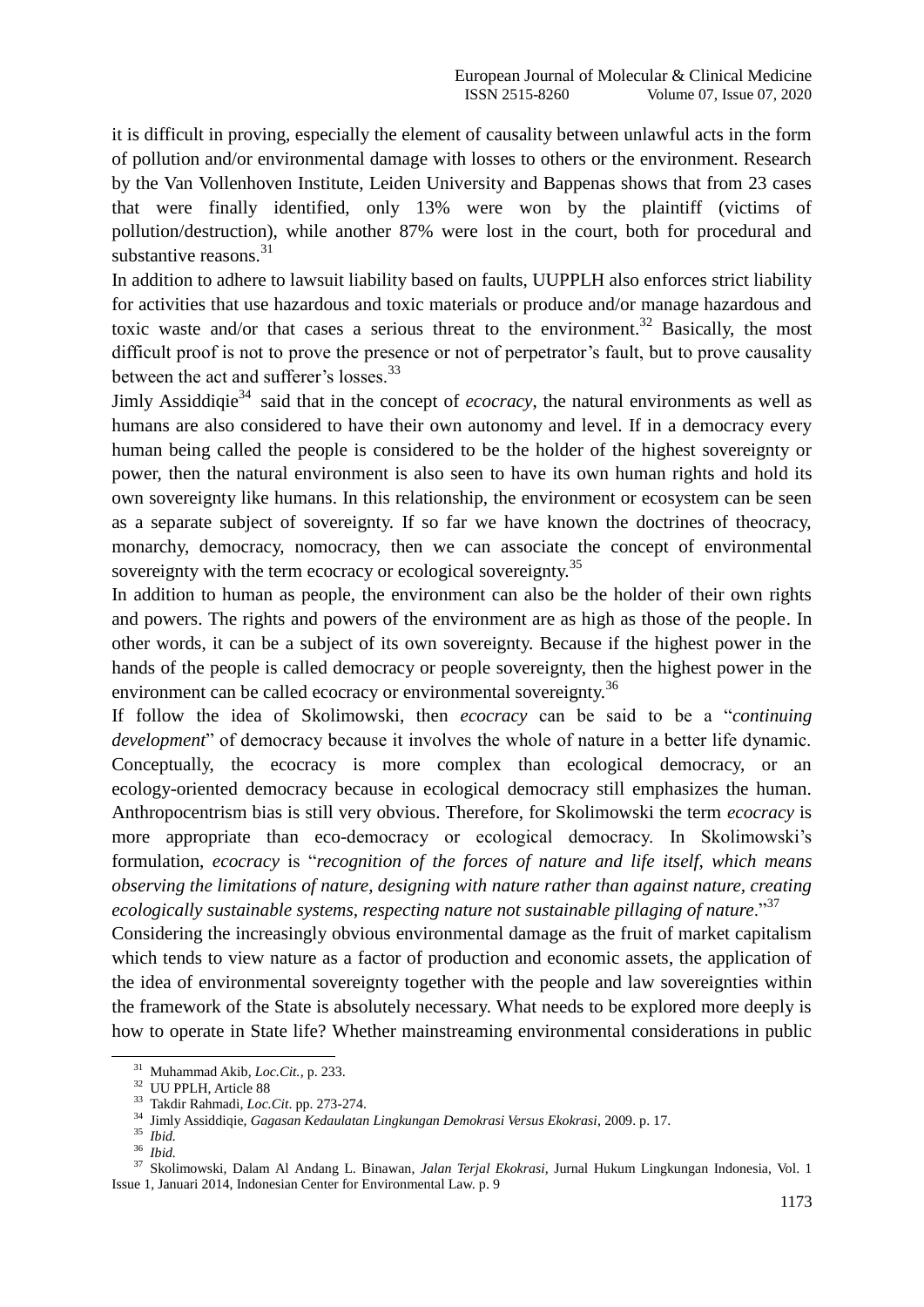policy? Whether personifying the environment similar to that of people who have legal and constitutional rights guaranteed in the constitution? Can we then call all of that as an expression of "environmental democracy"?<sup>38</sup>

Based on several theories and ideas put forward by some experts on the concept or view of the ecocracy, it can be said that the environment is a legal subject that has the right to get legal protection, therefore if the environment suffers losses, as a legal subject the environment can demand indemnity and recovery. The form of environmental law protection is by giving legal sanctions to those responsible for businesses and/or activities that have conducted environmental pollution and damage as regulated in Article 87 paragraph (1) of the PPLH laws which states "every person who has responsible for a business and/or activity that violating the law in the form of pollution and/or environmental damage that causes harm to others or the environment is obliged to pay compensation and/or take certain actions".

The formulation of Article 87 paragraph (1) of the PPLH laws contains elements related to legal subjects who suffer losses due to polluted and damaged environment, namely losses suffered by others and by the environment itself, thus it can be understood that other than people as a legal subject, the environment itself is also a legal subject entitled to obtain compensation due to pollution and/or environmental damage carried out by the person in charge of the business and/or activity.

The environment as a legal subject cannot be equated with humans because it cannot speak and act as human being, therefore the environmental rights to suit environmental indemnity due to pollution and/or environmental damage are represented by the State, this is as the principle contained in the PPLH laws, namely the principle of State responsibility, the consequences of the principle of State responsibility, the government can take legal actions to represent environmental interests, it is regulated in Article 90 paragraph (1) of the UUPPLH which states that the agency responsible for the environment is government agencies and regional governments responsible for the environment.

As comparison, China has made great progress towards protecting the environment. One of the developments in environmental law carried out by China is a pilot program conducted by the *Supreme People's Procuratorate* (SPP). This program allows the prosecutor to settle legal disputes (*litigation*) to the court in the public interest in cases of pollution, food safety, and other hazards in the public interest. At court, the prosecutor office can ask for a recovery in a civil case such as stopping damage, removing obstacles and hazards, restoring environmental conditions to the original condition, and indemnity suit.<sup>39</sup>

During two years of experiment, the prosecutor officer has carried out more than 2.000 legal cases in the public interest in areas such as ecosystem and environmental protection, natural resources, food and medicine security, and the right to use State-owned land. The pilot program resulted in the revision of two basic codes in China (Civil Procedure and Administrative Procedure Laws) in June 2017, where the prosecutor's right to carry out law enforcement in litigation became an official authority. In July 2018, President Xi Jinping supported the establishment of a special prosecutors department to handle cases in court

<u>.</u>

<sup>38</sup> Jurnal Hukum Lingkungan Indonesia, Vol. 1 Issue 1, Januari 2014, *Pengantar Redaksi, Adakah Demokrasi Lingkungan?,* Indonesian Center for Environmental Law. p. vi.

<sup>39</sup> http://www.dandreapartners.com/the-role-of-public-interest-litigation-in-enforcing-environmental-law-in-china/ accessed on Wednesday 18 September 2019, 12.43. Wib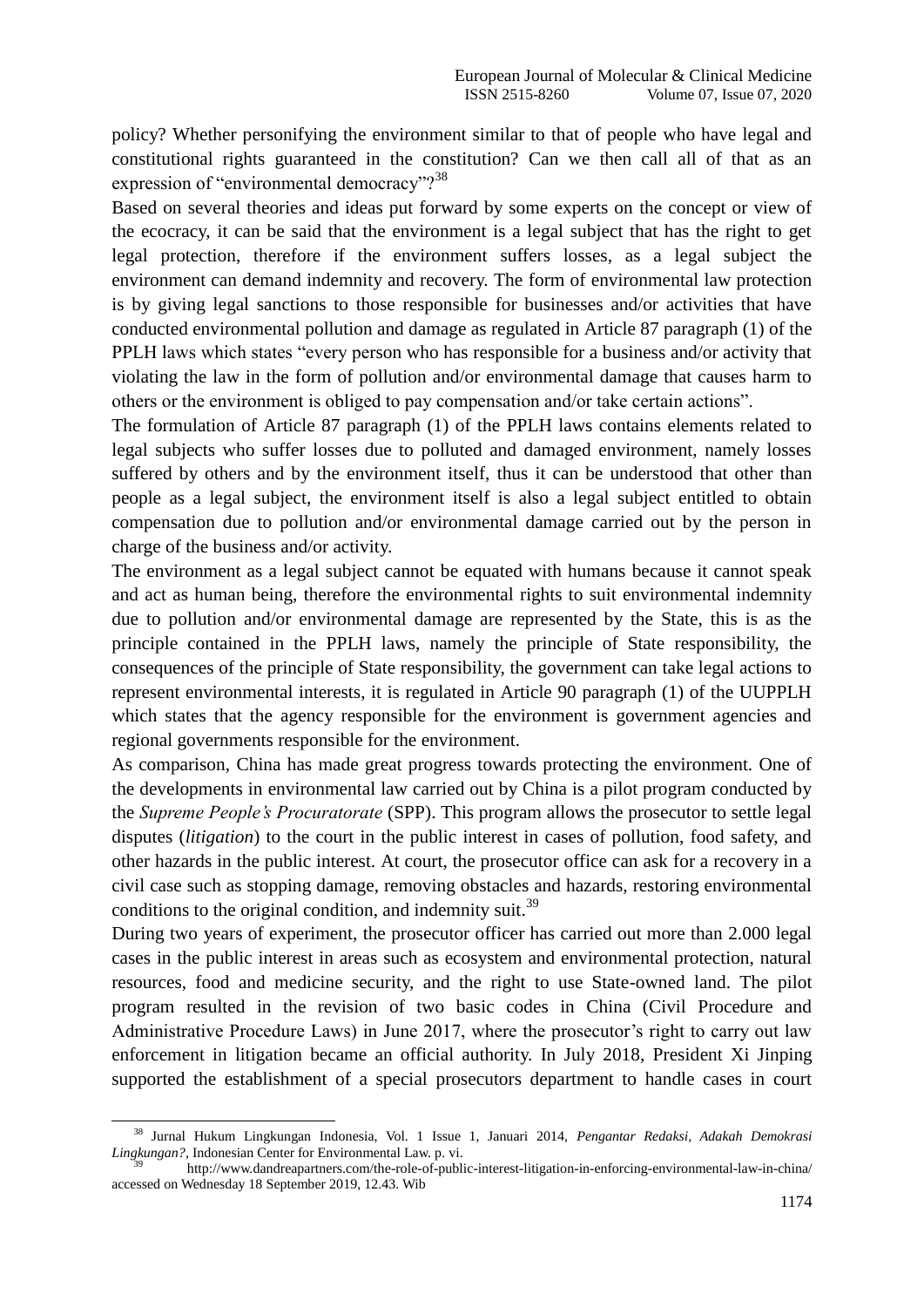(litigation) for the public interest. Between January and November 2018, court proceedings in the public interest handled by prosecutors more than 89.000, of which around 55% were environmental lawsuits.

Another advantage of lawsuits in the public interest made by prosecutors is the high level of success of the pre-litigation process. Before the prosecutor office can file a case in the public interest in court, prosecutors must first send a "*warning notice*" to a government agency, remind the agency to fulfill its legal obligations and improve the situation.

## **3. CONCLUSION**

In a perspective of environment, the legal interest to sue (*standing*) is not only limited by the interests of losses which are usually individual and direct as in the case of civil disputes in general, but also includes broader interests. By the characteristics of the lawsuit, the legal subject of plaintiff in in the case of environmental field varies depending on what lawsuit will be made. The type of lawsuit to be taken will determine who is legal subject can sue. Determining who has the right to sue and who should be defendants is very important in the process of civil litigation to avoid decisions of judge that do not accept suit due to party fault (*niet onvankelijk verklaard*/NO) that often occur. Not all environmental elements damaged by fire can be recovered as before (tend irreversible) and not all that damaged can be recovered because technological limitations or incompatibility with forms of land use.

## **REFERENCES**

- [1]. Fajri Faddhillah, *Tanggung Jawab Renteng Dalam Perkara Perdata Pencemaran Udara Dari Kebakaran Hutan dan Lahan*, Jurnal Hukum Lingkungan Indonesia, *Indonesian Center for Environmental Law,* Volume 3-Issue-1, July 2016, p. 52.
- [2]. Hendrik Dengah, M. Syukri Akub, Slamet Sampurno, Syamsuddin Muchtar. (2019). "Hand Catch Operation" on Corruption Crimes: The Case of the KPK in Indonesia, *Journal of Law, Policy and Globalization*, Vol. 81, pp: 32
- [3]. Laode M. Syarif, Andri Wibisana, *Hukum Lingkungan Teori, Legislasi Dan Studi Kasus,*  Raja Grafindo Persada, Jakarta, 2010.
- [4]. Losses due to Forest Fires, An Analysis of Economic Impacts of Fire Crises in 2015. Laporan Pengetahuan Lanskap Berkelanjutan Indonesia :1. The Word Bank, Gedung Bursa Efek Indonesia Menara 2, Lantai 12 Jl. Jenderal Sudirman Kav. 52-53, Jakarta 12190.
- [5]. Maret Priyatna, *Pembaruan dan Harmonisasi Peraturan Perundang-undangan Bidang Lingkungan dan Penataan Ruang Menuju Pembangunan Berkelanjutan*, Hasanuddin Law Review, Volume 1 Issue 3, December 2015.
- [6]. Muhammad Akib, *Hukum Lingkungan Perspektif Global dan Nasional Edisi Revisi,*  RajaGrafindo Persada, Jakarta Maret 2016.
- [7]. Munir Fuady, *Perbuatan Melawan Hukum Pendekatan Kontemporer*, Citra Aditya Bakti, Bandung 2003.
- [8]. Purwanti, A., Ispriyarso, B., & Wijaningsih, D. (2018). Strategizing Local Regulation On Women Representation in Village Policy-Making as A Realization of Sustainable Development Goals: A Study in Semarang Regency. *Journal of Social Studies Education Research*, *9*(4), 319-333.